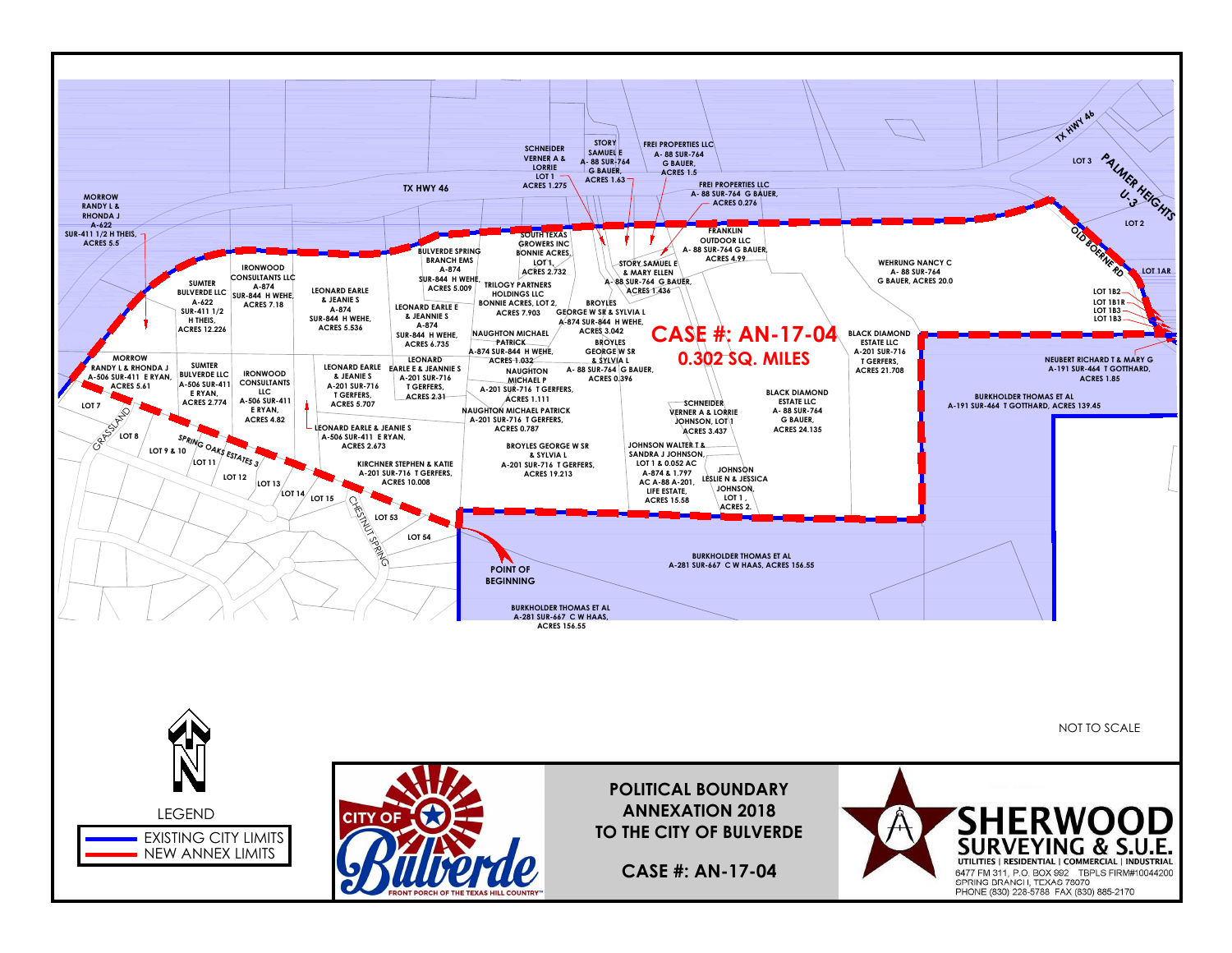## **PHASE 1**

## FIELD NOTE DESCRIPTION OF APPROXIMATELY 0.302 SQUARE MILES FOR POLITICAL BOUNDARY PURPOSES

BEING AN APPROXIMATELY 0.302 SQUARE MILE TRACT OF LAND SITUATED IN COMAL COUNTY, TEXAS, SAID 0.302 SQUARE MILE TRACT BEING MORE PARTICULARLY DESCRIBED AS FOLLOWS:

**BEGINNING**, AT A POINT SITUATED IN THE EXISTING BULVERDE CITY LIMIT LINE AND THE SOUTHERLY CORNER OF A 10.008 ACRE TRACT CONVEYED TO STEVEN AND KAYTIE KIRCHNER, SITUATED ON THE COMMON BOUNDARY LINE OF LOT 54, SPRING OAKS ESTATES UNIT 3, AND THAT CERTAIN 156.55 ACRE TRACT CONVEYED TO THOMAS BURKHOLDER MARKING THE MOST SOUTHERLY CORNER OF THIS TRACT;

**THENCE**, NORTHWESTERLY, ALONG THE NORTHERLY LINE OF SAID SPRING OAKS ESTATES, AN APPROXIMATE DISTANCE OF 2,508 FEET TO A POINT BEING IN THE EXISTING CITY LIMIT LINE AND THE MOST WESTERLY CORNER OF THIS TRACT;

**THENCE**, EASTERLY, ALONG SAID EXISTING CITY LIMIT LINE RUNNING PARALLEL WITH THE RIGHT OF WAY LINE OF TEXAS HIGHWAY 46, AN APPROXIMATE DISTANCE OF 6,266 FEET, TO A POINT BEING IN THE EASTERLY RIGHT OF WAY LINE OF OLD BOERNE ROAD AND THE WESTERLY LINE OF LOT 3, PALMER HEIGHTS UNIT NO. 3, MARKING THE MOST NORTHEASTERLY CORNER OF THIS TRACT;

**THENCE**, SOUTHEASTERLY, ALONG EXISTING CITY LIMIT LINE AND THE EASTERLY RIGHT OF WAY OF SAID OLD BOERNE ROAD, AN APPROXIMATE DISTANCE OF 1,093 FEET TO A POINT SITUATED IN THE WESTERLY CORNER OF LOT 1CR, PALMER HEIGHTS UNIT NO. 3, SAME BEING THE MOST WESTERLY CORNER OF THAT 1.85 ACRE TRACT CONVEYED TO RICHARD T. NEUBERT AND MARY G. NEUBERT AND MARKING THE MOST EASTERLY CORNER OF THIS TRACT;

**THENCE**, WESTERLY, INTO AND ACROSS SAID OLD BOERNE ROAD AND ALONG SAID EXISTING CITY LIMIT LINE AND WITH THE COMMON SOUTHERLY LINE OF THAT CERTAIN 20.0 ACRE TRACT CONVEYED TO NANCY C. WEHRUNG AND THE NORTHERLY LINE OF THAT CERTAIN 139.45 ACRE TRACT CONVEYED TO THOMAS BURKHOLDER, AN APPROXIMATE DISTANCE OF 1,464 FEET TO A POINT SITUATED IN THE EASTERLY LINE OF THAT CERTAIN 21.708 ACRE TRACT CONVEYED TO BLACK DIAMOND ESTATE LLC, THE SOUTHWESTERLY CORNER OF SAID 20.0 ACRE TRACT AND THE NORTHWESTERLY CORNER OF SAID 139.45 ACRE TRACT AND MARKING AN EASTERLY INTERIOR CORNER OF THIS TRACT;

**THENCE**, SOUTHERLY, ALONG THE EXISTING CITY LIMIT LINE AND THE COMMON LINE OF SAID 21.708 ACRE TRACT AND SAID 139.45 ACRE TRACT, AN APPROXIMATE DISTANCE OF 1,121 FEET TO A POINT SITUATED AT THE SOUTHEASTERLY CORNER OF SAID 21.708 ACRE TRACT AND BEING THE NORTHEASTERLY CORNER OF THAT CERTAIN 156.55 ACRE TRACT CONVEYED TO SAID THOMAS BURKHOLDER AND MARKING THE MOST SOUTHEASTERLY CORNER OF THIS TRACT;